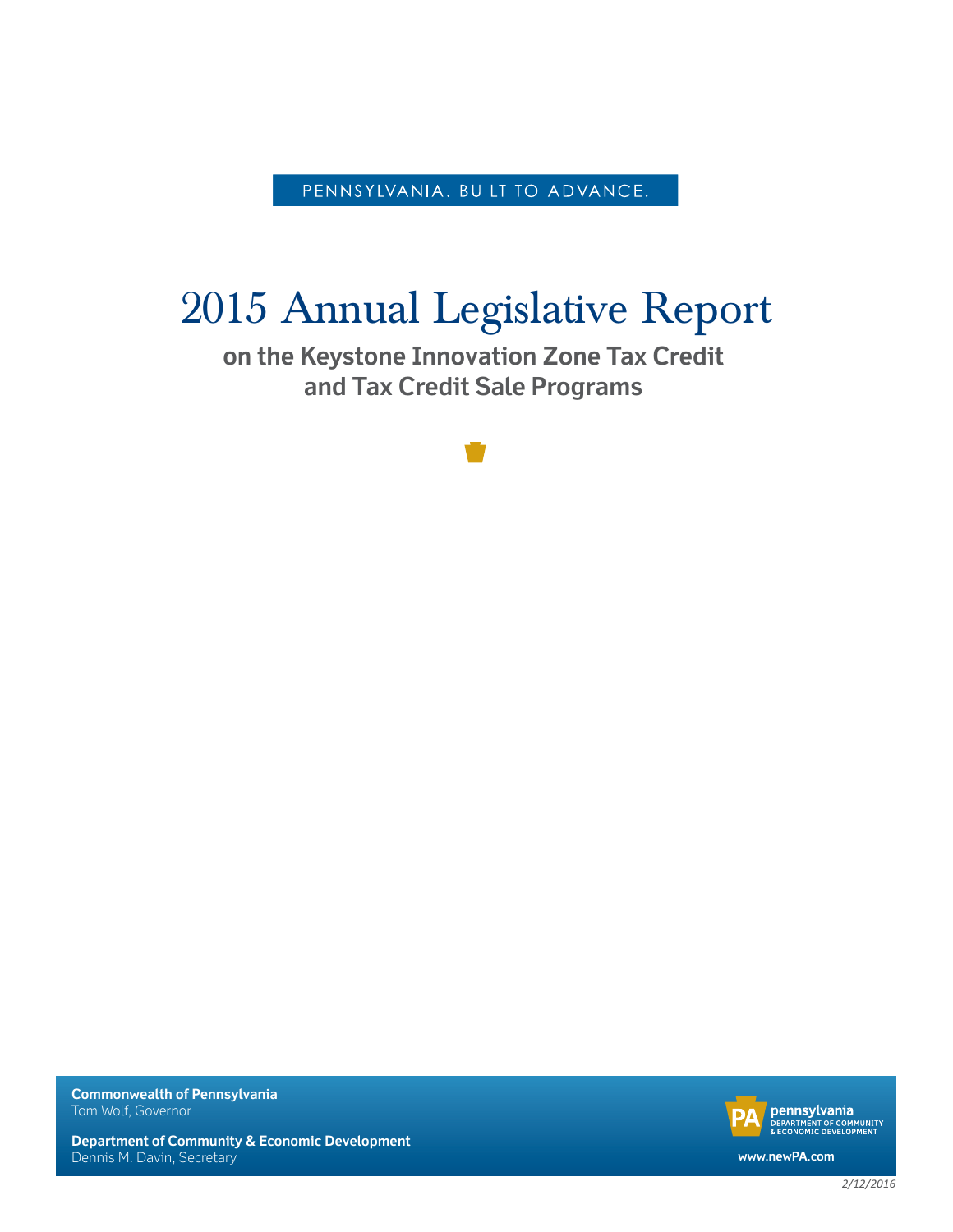

The Department of Community & Economic Development is pleased to present the 2015 Annual Legislative Report on the Keystone Innovation Zone (KIZ) Tax Credit and Tax Credit Sale programs.

The KIZ Tax Credit Program is putting Governor Wolf's goal of creating a pro-growth business climate in Pennsylvania into action. With a more than 5 percent increase in approved companies, the program awarded nearly \$18 million in tax credits in the 2014-2015 fiscal year. These 239 KIZ-qualified startup companies and entrepreneurs commercialized many new technologies and Pennsylvania-made products.

The energy, enthusiasm, and innovation of these KIZ companies — along with the network of partners in the KIZs — are creating a more vibrant economy by accelerating the growth of technology-based business creation.

### **Overview**

Administered by the Ben Franklin Technology Development Authority (BFTDA), the Keystone Innovation Zone Tax Credit (Tax Credit) program provides for the awarding of up to \$25 million annually in tax credits to qualified KIZ companies. Eligible KIZ companies can receive tax credits for up to \$100,000 annually. To be eligible, a company must be a qualified KIZ company and meet the following requirements:

- 1) Be a for-profit entity located within the geographic boundaries of a BFTDA-designated KIZ
- 2) Demonstrate that it has been in operation for less than eight (8) years
- 3) Operate within one (or more) of the targeted industry sectors identified by the KIZ and its regional partnership
- 4) Provide semi-annual reporting measures to the Department of Community and Economic Development (DCED) through its KIZForce reporting tool

Since the program launched in 2006, hundreds of Pennsylvania's early-stage technology companies have received tax credits through this innovative initiative. Recipient companies have five years from the date of the award to use, sell, or assign the KIZ Tax Credits. KIZ companies choosing to sell their unused tax credits can either sell them directly or secure a third-party independent agent to facilitate the transaction on their behalf.

5) Meet any other requirements as specified by DCED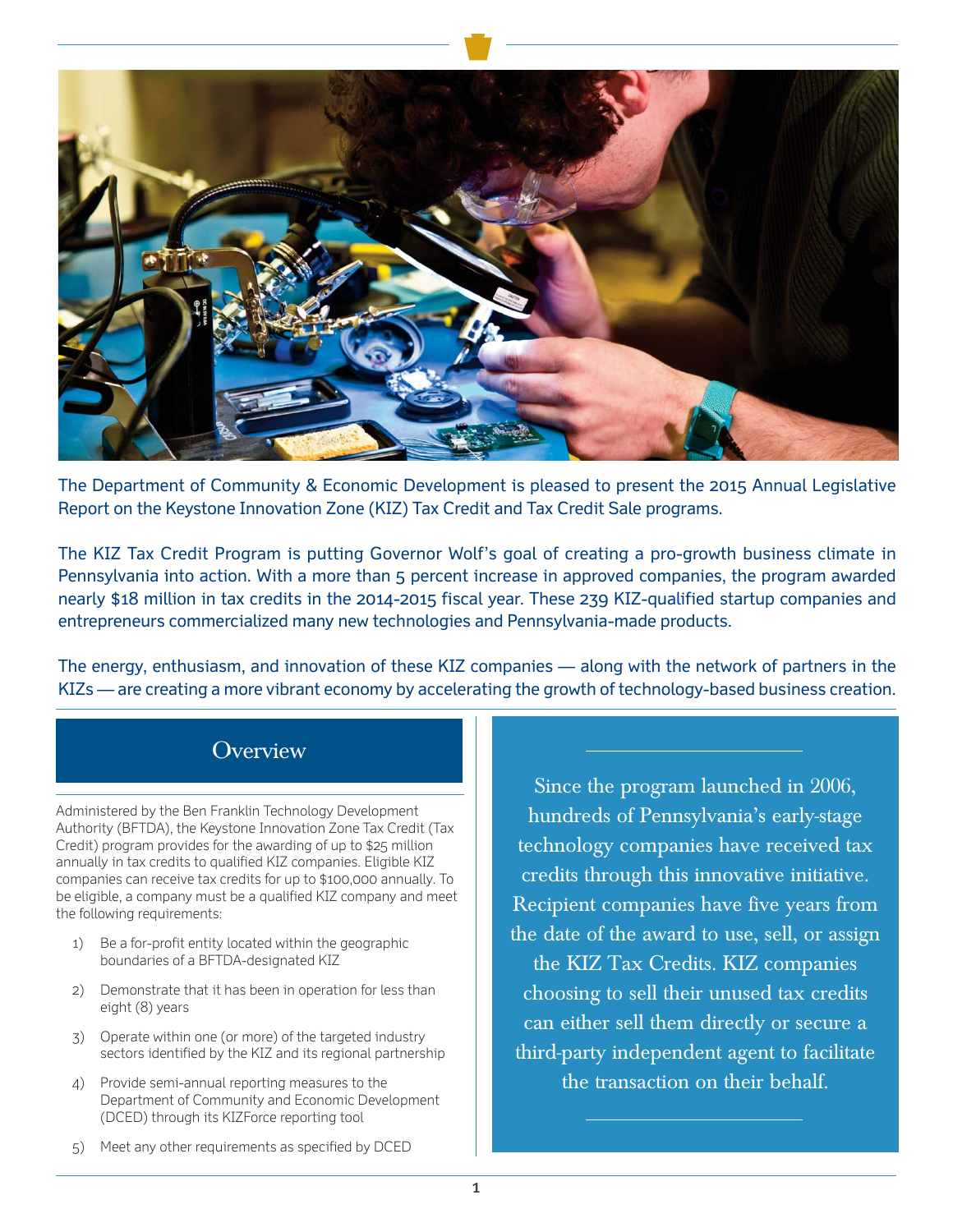## KIZ Tax Credit Awards

Chart 1 demonstrates the number of awards made to KIZ companies between 2006 and 2015, while Chart 2 demonstrates the dollar amount of tax credits awarded to the KIZ companies during the same period. Appendix A highlights companies' names, KIZ-affiliation, and the dollar amount of KIZ Tax Credits awarded in 2015.





**CHART 1**

by Year **KIZ Companies Awarded KIZ Tax Credits**



#### **CHART 2**





"Net Driven is a thriving software-as-a-service company based in Scranton, Pa. Through the help of the KIZ Program, our company has tripled in growth and has added over 50 new jobs over the last several years. Without the help we received through the KIZ program, we would not have been able to grow as fast or add nearly as many positions in such a short period of time."

Patrick W. Sandone, III, President and Founder of Net Driven in Scranton, Pa. (Lackawanna County KIZ)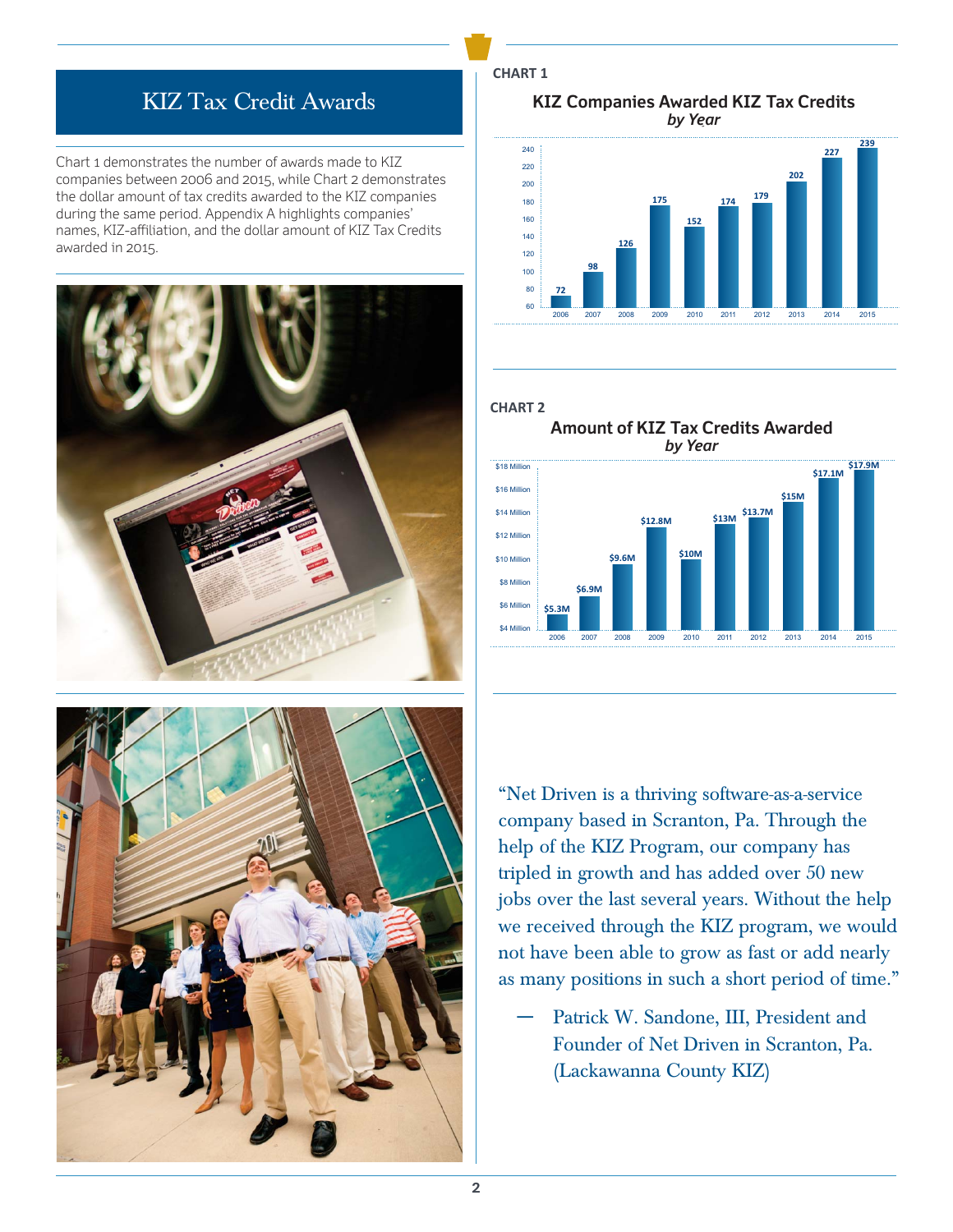# KIZ Tax Credit Sales/ Assignments Program

This component of the KIZ Tax Credit program gives KIZ companies the opportunity to sell or assign any of their unused tax credits. The amount generated on the sale of the credit is determined by several factors, including if the company uses the services of a broker, how quickly the sale is completed, or if the sale is part of a "bundled sale" — often coordinated by a broker. KIZ companies historically have received between 88 cents and 92.8 cents on the dollar when selling their tax credits. Appendix B details the names of the buyers and the amounts of KIZ Tax Credits they received through this process in 2015.

Chart 3 reflects the number of sales and/or assignment applications approved by DCED each year since the Sales/Assignment program launched in 2007.

Chart 4 identifies the amount of KIZ Tax Credits sold or assigned each year since 2007.

Chart 5 reflects the average amount paid to a KIZ company who either sold or assigned its Tax Credits.

### **CHART 3**



### **CHART 4**



### Summary

The KIZ Tax Credit Sales program continues to be a critical component of Pennsylvania's economic development resources. Over the past nine years, the KIZ Tax Credit Sale program has awarded more than \$87.3 million to qualified KIZ companies. The new capital derived from the sale of the unused KIZ Tax Credits has increased the ability of these early-stage companies to grow, hire new employees, and expand to meet the demands of their customers.









"The KIZ tax credit will help JBS Science invest in the next generation of cancer biomarker detection by providing the funds necessary to purchase necessary reagents, run expensive sequencing analysis, and provide funds for bioinformatics experts crucial to the advancement of the technology."

― Melisa Pardes, Office Manager & Graphic Designer of JBS Science in Doylestown, Pa. (Bucks County Biotechnology KIZ)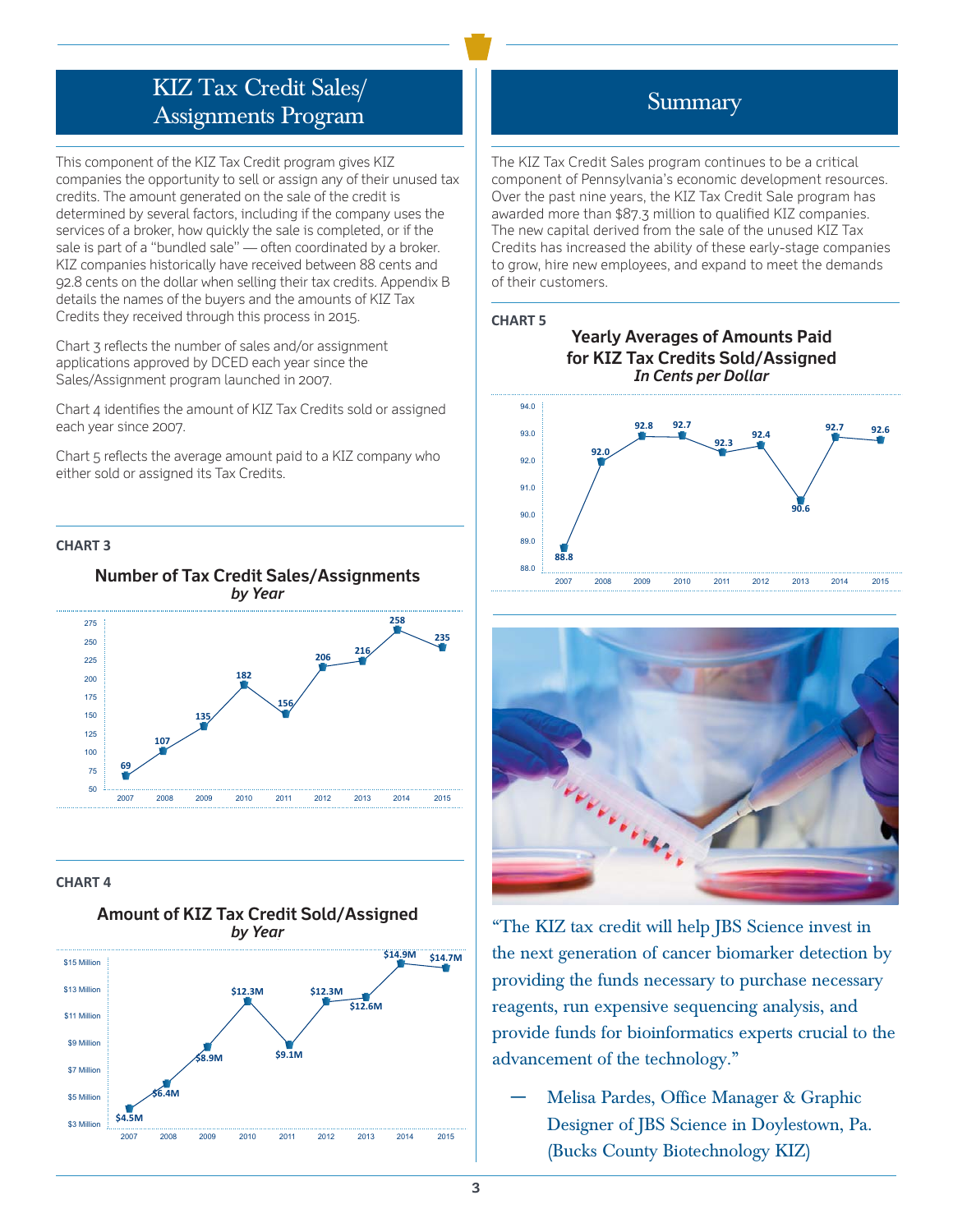### Appendix A *2015 KIZ Tax Credit Awards*

| Company                                   | <b>Keystone Innovation Zone</b>   | <b>Amount of Tax</b><br><b>Credit Award</b> |
|-------------------------------------------|-----------------------------------|---------------------------------------------|
| 8Peck Marketing, LLC                      | <b>Beaver County</b>              | \$19,431                                    |
| Amptech Technical Services, Inc.          | <b>Beaver County</b>              | \$35,326                                    |
| <b>Healthcare Support Technologies</b>    | <b>Beaver County</b>              | \$71,275                                    |
| Talktime Speech Therapy                   | <b>Beaver County</b>              | \$12,291                                    |
| 1SEO.com                                  | BioLaunch 611+                    | \$100,000                                   |
| Biltmore Solutions, Inc.                  | BioLaunch 611+                    | \$100,000                                   |
| ClickIt Solutions, Inc.                   | BioLaunch 611+                    | \$20,524                                    |
| Clutch Holdings, LLC                      | BioLaunch 611+                    | \$100,000                                   |
| CR2, LLC (dba CardioReady, Inc.)          | BioLaunch 611+                    | \$38,474                                    |
| Curotec, LLC                              | BioLaunch 611+                    | \$100,000                                   |
| <b>GLOBO Language Solutions</b>           | BioLaunch 611+                    | \$100,000                                   |
| GO2Power, LLC                             | BioLaunch 611+                    | \$100,000                                   |
| HaRo Pharmaceutical, Inc.                 | BioLaunch 611+                    | \$46,002                                    |
| Here's My Chance                          | BioLaunch 611+                    | \$100,000                                   |
| Innovative Supply Solutions, LLC          | BioLaunch 611+                    | \$12,518                                    |
| Inverse Paradox, LLC                      | BioLaunch 611+                    | \$69,691                                    |
| LED Living Technologies, Inc.             | BioLaunch 611+                    | \$100,000                                   |
| Liberty Fox Technologies, LLC             | BioLaunch 611+                    | \$100,000                                   |
| ListenLogic, LLC                          | BioLaunch 611+                    | \$100,000                                   |
| Mingl Social, LLC                         | BioLaunch 611+                    | \$27,792                                    |
| Opertech Bio, Inc.                        | BioLaunch 611+                    | \$82,750                                    |
| RDC Design Group, LLC                     | BioLaunch 611+                    | \$100,000                                   |
| Sartorial Partners, LLC                   | BioLaunch 611+                    | \$100,000                                   |
| Sweet Note Bakery, Inc.                   | BioLaunch 611+                    | \$96,773                                    |
| <b>Telex Metals, LLC</b>                  | BioLaunch 611+                    | \$100,000                                   |
| Tonic Design Co.                          | BioLaunch 611+                    | \$100,000                                   |
| ALS Biopharma, LLC                        | <b>Bucks County Biotechnology</b> | \$36,460                                    |
| <b>Bright Cloud International Corp</b>    | <b>Bucks County Biotechnology</b> | \$40,406                                    |
| David Horn, LLC                           | <b>Bucks County Biotechnology</b> | \$32,598                                    |
| FlowMetric, Inc.                          | <b>Bucks County Biotechnology</b> | \$100,000                                   |
| Forge Life Sciences, LLC                  | <b>Bucks County Biotechnology</b> | \$89,614                                    |
| Fox Chase Chemical Diversity Center, Inc. | <b>Bucks County Biotechnology</b> | \$100,000                                   |
| JBS Science, Inc.                         | <b>Bucks County Biotechnology</b> | \$100,000                                   |
| <b>LAM Drug Discovery Consulting</b>      | <b>Bucks County Biotechnology</b> | \$12,459                                    |
| Seneb BioSciences, Inc.                   | <b>Bucks County Biotechnology</b> | \$100,000                                   |
| U-Screen Dx, Inc.                         | <b>Bucks County Biotechnology</b> | \$2,500                                     |
| Vironika, LLC                             | <b>Bucks County Biotechnology</b> | \$61,890                                    |
| <b>Beaumont Advanced Processing</b>       | Erie County                       | \$76,923                                    |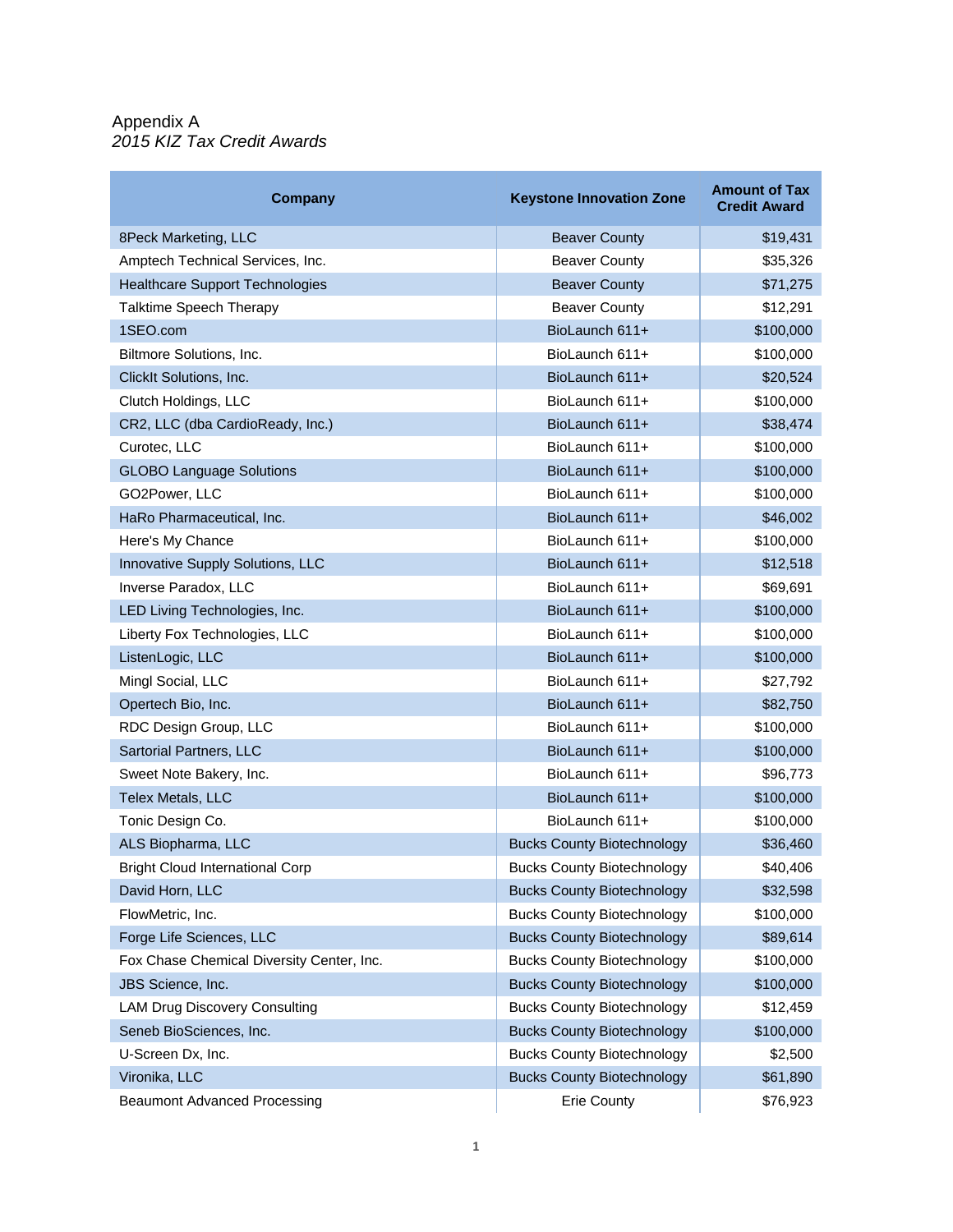| Company                                                | <b>Keystone Innovation Zone</b> | <b>Amount of Tax</b><br><b>Credit Award</b> |
|--------------------------------------------------------|---------------------------------|---------------------------------------------|
| Beaumont Development, LLC                              | <b>Erie County</b>              | \$86,850                                    |
| Conduit Technology, LLC                                | <b>Erie County</b>              | \$92,088                                    |
| Direct Allergy, LLC                                    | <b>Erie County</b>              | \$74,181                                    |
| Epic Web Studios                                       | <b>Erie County</b>              | \$59,010                                    |
| Flagship Multimedia, Inc.                              | <b>Erie County</b>              | \$56,214                                    |
| JCR Sales & Manufacturing, LLC                         | <b>Erie County</b>              | \$66,027                                    |
| Kold Draft International, LLC                          | <b>Erie County</b>              | \$100,000                                   |
| Mason Jars Company                                     | <b>Erie County</b>              | \$100,000                                   |
| Menajerie Studio                                       | <b>Erie County</b>              | \$9,378                                     |
| Plastics Services Network, LLC                         | <b>Erie County</b>              | \$35,641                                    |
| Shaffer Technologies, Inc.                             | <b>Erie County</b>              | \$7,100                                     |
| The Erie Radio Company, LLC                            | <b>Erie County</b>              | \$90,441                                    |
| UH Structures, Inc. (dba Ebtech Industrial Offices)    | Fayette/Washington              | \$100,000                                   |
| Building Energy Savings Technology, LLC                | Greater Johnstown               | \$100,000                                   |
| Gray Skies Blue, LLC                                   | <b>Greater Johnstown</b>        | \$50,063                                    |
| In The Stix Broadband, LLC                             | Greater Johnstown               | \$100,000                                   |
| Nikolaus, LLC                                          | <b>Greater Johnstown</b>        | \$50,025                                    |
| Para-Coat Technologies, Inc.                           | Greater Johnstown               | \$87,995                                    |
| <b>Right Start Factory, LLC</b>                        | <b>Greater Johnstown</b>        | \$49,983                                    |
| The Murphy Technology Group, Inc.                      | Greater Johnstown               | \$66,497                                    |
| eCareDiary, Inc.                                       | <b>Greater Oakland</b>          | \$6,466                                     |
| Eminence Entertainment Enterprises, LLC (dba E3 Media) | Greater Oakland                 | \$100,000                                   |
| NoWait, Inc.                                           | <b>Greater Oakland</b>          | \$100,000                                   |
| Onlinestore Builder, Inc.                              | Greater Oakland                 | \$100,000                                   |
| Panther Learning Systems, Inc.                         | <b>Greater Oakland</b>          | \$39,713                                    |
| PHRQL, Inc.                                            | Greater Oakland                 | \$65,399                                    |
| Qrono, Inc.                                            | <b>Greater Oakland</b>          | \$68,960                                    |
| Qualaris Healthcare Solutions, Inc.                    | <b>Greater Oakland</b>          | \$50,200                                    |
| Shoefitr, Inc.                                         | <b>Greater Oakland</b>          | \$100,000                                   |
| SpiralGen, Inc.                                        | <b>Greater Oakland</b>          | \$51,167                                    |
| Viable Industries, LLC                                 | <b>Greater Oakland</b>          | \$34,928                                    |
| <b>Brighton Training Group, LLC</b>                    | Greater Susquehanna             | \$99,494                                    |
| Dirtyboy, LLC                                          | Greater Susquehanna             | \$3,714                                     |
| Fresh Roasted Coffee, LLC                              | Greater Susquehanna             | \$100,000                                   |
| Icon Legacy Custom Modular Homes, LLC                  | Greater Susquehanna             | \$100,000                                   |
| MePush, Inc.                                           | Greater Susquehanna             | \$99,644                                    |
| OPTIMO Information Technology, LLC                     | Greater Susquehanna             | \$100,000                                   |
| Positively Tea, LLC                                    | Greater Susquehanna             | \$100,000                                   |
| 717 Studios, LLC                                       | Harrisburg Market               | \$99,771                                    |
| Better Bowls, LLC                                      | Harrisburg Market               | \$82,799                                    |
| CRIMEWATCH Technologies, Inc.                          | Harrisburg Market               | \$3,167                                     |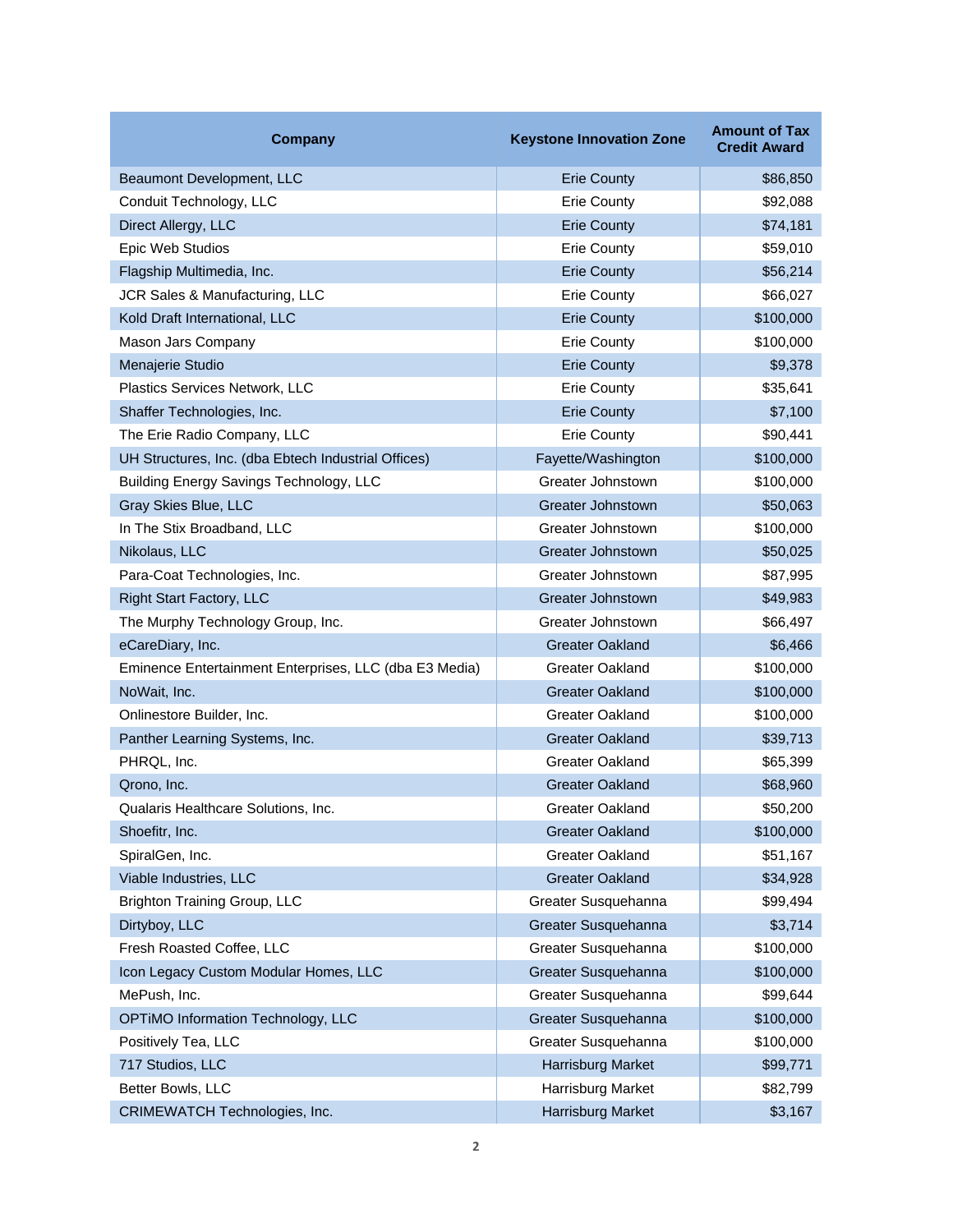| <b>Company</b>                                | <b>Keystone Innovation Zone</b> | <b>Amount of Tax</b><br><b>Credit Award</b> |
|-----------------------------------------------|---------------------------------|---------------------------------------------|
| Cruzstar, LLC                                 | Harrisburg Market               | \$97,669                                    |
| Global Perspectives Testing Center, LLC       | <b>Harrisburg Market</b>        | \$100,000                                   |
| Global Perspectives Training Center, LLC      | Harrisburg Market               | \$100,000                                   |
| Inbound Marketing, Inc.                       | Harrisburg Market               | \$100,000                                   |
| New Era Orthopaedics, LLC                     | Harrisburg Market               | \$100,000                                   |
| <b>SMB Computer Solutions, LLC</b>            | Harrisburg Market               | \$100,000                                   |
| The APAK Group, Inc.                          | Harrisburg Market               | \$100,000                                   |
| Vispronet, Inc.                               | Harrisburg Market               | \$100,000                                   |
| Z-Band IP Systems, Inc.                       | Harrisburg Market               | \$78,767                                    |
| Z-Band Video, Inc.                            | Harrisburg Market               | \$70,154                                    |
| <b>CMIT Solutions of Central Pennsylvania</b> | Huntingdon County               | \$100,000                                   |
| Greatest Hits Websites, LLC                   | <b>Huntingdon County</b>        | \$100,000                                   |
| Huntingdon Fiberglass Products, LLC           | Huntingdon County               | \$100,000                                   |
| Moglabs USA, LLC                              | <b>Huntingdon County</b>        | \$16,617                                    |
| Recycle-It Electronics                        | Huntingdon County               | \$100,000                                   |
| TR Consulting, LLC                            | <b>Huntingdon County</b>        | \$100,000                                   |
| Accusource, LLC                               | i2n - Chester County            | \$100,000                                   |
| Airolution, LLC                               | i2n - Chester County            | \$100,000                                   |
| Alliance Pharma, Inc.                         | i2n - Chester County            | \$100,000                                   |
| Chemtech Environmental Solutions, LLC         | i2n - Chester County            | \$93,500                                    |
| Dynamic Energy Solutions, LLC                 | i2n - Chester County            | \$100,000                                   |
| Eigen X, LLC                                  | i2n - Chester County            | \$100,000                                   |
| EvolveIP Holdings, LLC                        | i2n - Chester County            | \$100,000                                   |
| Fogmaker North America, LLC                   | i2n - Chester County            | \$100,000                                   |
| Global Seating Solutions, LLC                 | i2n - Chester County            | \$100,000                                   |
| IFM Prover USA, Inc.                          | i2n - Chester County            | \$100,000                                   |
| LifeSplice Pharma, LLC                        | i2n - Chester County            | \$100,000                                   |
| <b>Next Generation Reporting, LLC</b>         | i2n - Chester County            | \$100,000                                   |
| PetroMar Technologies, Inc.                   | i2n - Chester County            | \$100,000                                   |
| PrimBio Research Institute, LLC               | i2n - Chester County            | \$77,020                                    |
| Purispec, LLC                                 | i2n - Chester County            | \$90,057                                    |
| QUANTA Technologies, Inc.                     | i2n - Chester County            | \$100,000                                   |
| Rhoads Business Services, LLC                 | i2n - Chester County            | \$96,595                                    |
| SparkNET Technologies, LLC                    | i2n - Chester County            | \$100,000                                   |
| TransSig, Inc.                                | i2n - Chester County            | \$82,750                                    |
| Unifeyed, LLC                                 | i2n - Chester County            | \$18,346                                    |
| VenatoRx Pharmaceuticals, Inc.                | i2n - Chester County            | \$100,000                                   |
| Phoenix S&T, Inc.                             | i2n - Delaware County           | \$41,659                                    |
| roundCorner, Inc.                             | i2n - Delaware County           | \$100,000                                   |
| Actuated Development, Inc.                    | <b>I-99 Innovation Corridor</b> | \$2,400                                     |
| Actuated Medical, Inc.                        | I-99 Innovation Corridor        | \$100,000                                   |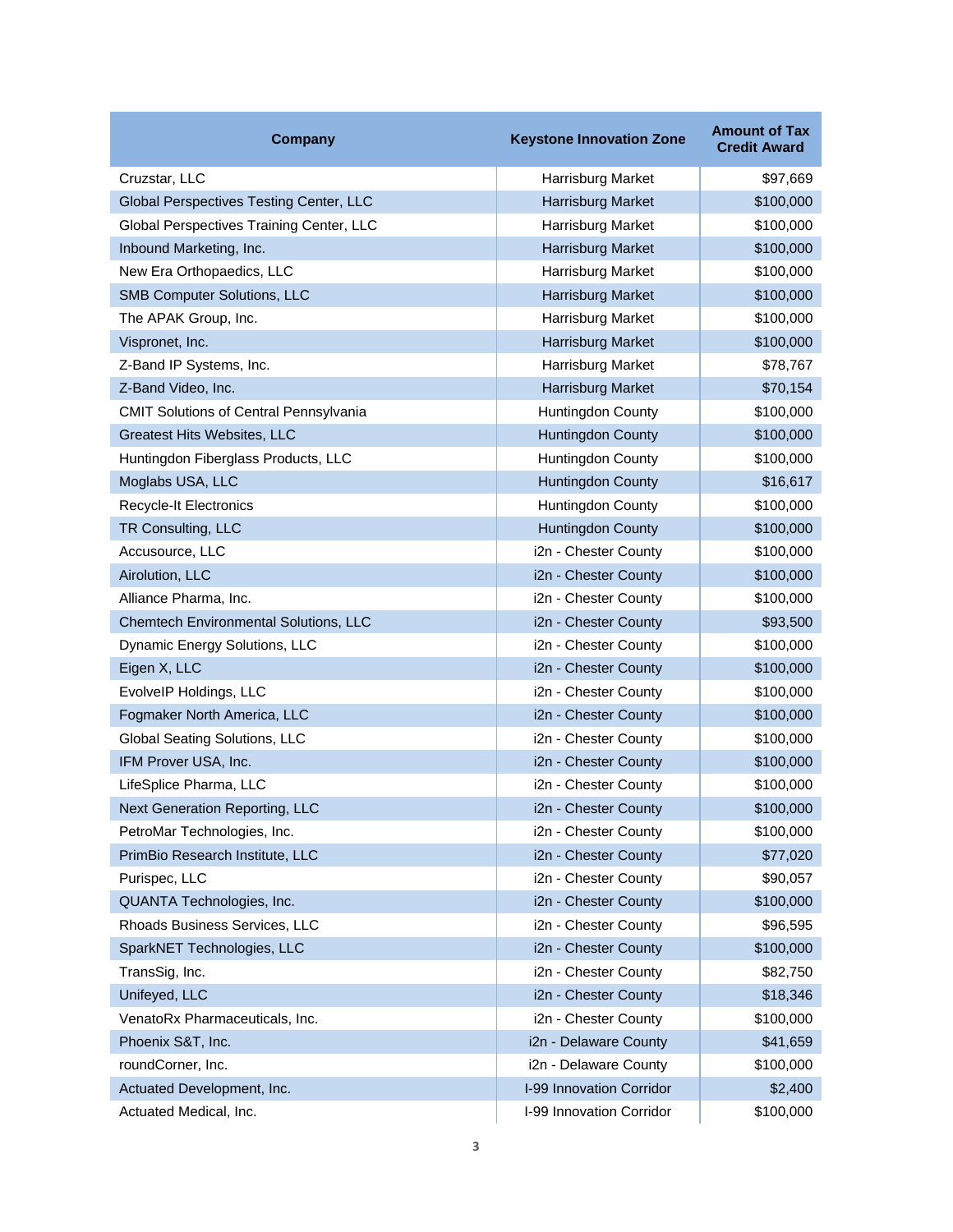| <b>Company</b>                                             | <b>Keystone Innovation Zone</b> | <b>Amount of Tax</b><br><b>Credit Award</b> |
|------------------------------------------------------------|---------------------------------|---------------------------------------------|
| Ascent Bio-Nano Technologies, Inc.                         | <b>I-99 Innovation Corridor</b> | \$100,000                                   |
| Chromatan, Inc.                                            | I-99 Innovation Corridor        | \$100,000                                   |
| Empire CS, Inc.                                            | <b>I-99 Innovation Corridor</b> | \$100,000                                   |
| Fusionmarx, Inc.                                           | I-99 Innovation Corridor        | \$19,641                                    |
| Indigo Biosciences, Inc.                                   | I-99 Innovation Corridor        | \$100,000                                   |
| Lasers For Innovative Solutions, LLC                       | I-99 Innovation Corridor        | \$36,551                                    |
| Lignolink, Inc.                                            | I-99 Innovation Corridor        | \$100,000                                   |
| Nascent Devices, LLC                                       | I-99 Innovation Corridor        | \$100,000                                   |
| Nova 6, LLC                                                | <b>I-99 Innovation Corridor</b> | \$8,948                                     |
| Piezo Energy, Inc.                                         | <b>I-99 Innovation Corridor</b> | \$12,000                                    |
| PolyK Technologies, LLC                                    | I-99 Innovation Corridor        | \$100,000                                   |
| Prescient Weather, Ltd.                                    | I-99 Innovation Corridor        | \$72,860                                    |
| Professional Staffing Solutions, LLC                       | <b>I-99 Innovation Corridor</b> | \$100,000                                   |
| <b>Silcotek Corporation</b>                                | I-99 Innovation Corridor        | \$100,000                                   |
| Tube Clear, Inc.                                           | I-99 Innovation Corridor        | \$38,335                                    |
| Turning Edge Solutions, LLC                                | I-99 Innovation Corridor        | \$100,000                                   |
| <b>Warners Innovations Solutions</b>                       | I-99 Innovation Corridor        | \$56,310                                    |
| Ecedent, LLC                                               | Indiana County                  | \$11,635                                    |
| Centerium, LLC                                             | Lackawanna County               | \$100,000                                   |
| Conxx NE, Inc.                                             | Lackawanna County               | \$38,810                                    |
| EcoIndustrial, LLC                                         | Lackawanna County               | \$100,000                                   |
| Keystone Technology Consulting, LLC                        | Lackawanna County               | \$100,000                                   |
| Local Focal, Inc. (dba Net Driven)                         | Lackawanna County               | \$100,000                                   |
| Northeast Penn Supplies, LLC                               | Lackawanna County               | \$100,000                                   |
| Note Fragrances, Inc.                                      | Lackawanna County               | \$64,889                                    |
| Otreva, LLC                                                | Lackawanna County               | \$80,612                                    |
| Posture Interactive, Ltd.                                  | Lackawanna County               | \$71,852                                    |
| Predictable Defense, LLC                                   | Lackawanna County               | \$100,000                                   |
| Reaction Technologies, LLC                                 | Lackawanna County               | \$100,000                                   |
| Thermal Logic, LLC                                         | Lackawanna County               | \$100,000                                   |
| Work Order Center, LLC                                     | Lackawanna County               | \$100,000                                   |
| Workflow Facilitation, LLC                                 | Lackawanna County               | \$100,000                                   |
| Bright Solutions Management Group, Inc.                    | <b>Luzerne County</b>           | \$99,300                                    |
| <b>BSKM Law, LLC</b>                                       | <b>Luzerne County</b>           | \$50,557                                    |
| Chatka Interactive, LLC                                    | <b>Luzerne County</b>           | \$100,000                                   |
| Clear Simple Marketing, LLC                                | Luzerne County                  | \$100,000                                   |
| <b>Cornerstone Counseling &amp; Consulting Specialists</b> | <b>Luzerne County</b>           | \$20,790                                    |
| Crimson Advisors, LLC                                      | Luzerne County                  | \$100,000                                   |
| DV LV Limited, (dba Innovate Train Perform)                | <b>Luzerne County</b>           | \$31,915                                    |
| Ethosgen, LLC                                              | Luzerne County                  | \$71,422                                    |
| <b>KBJ Capital, LP</b>                                     | <b>Luzerne County</b>           | \$62,814                                    |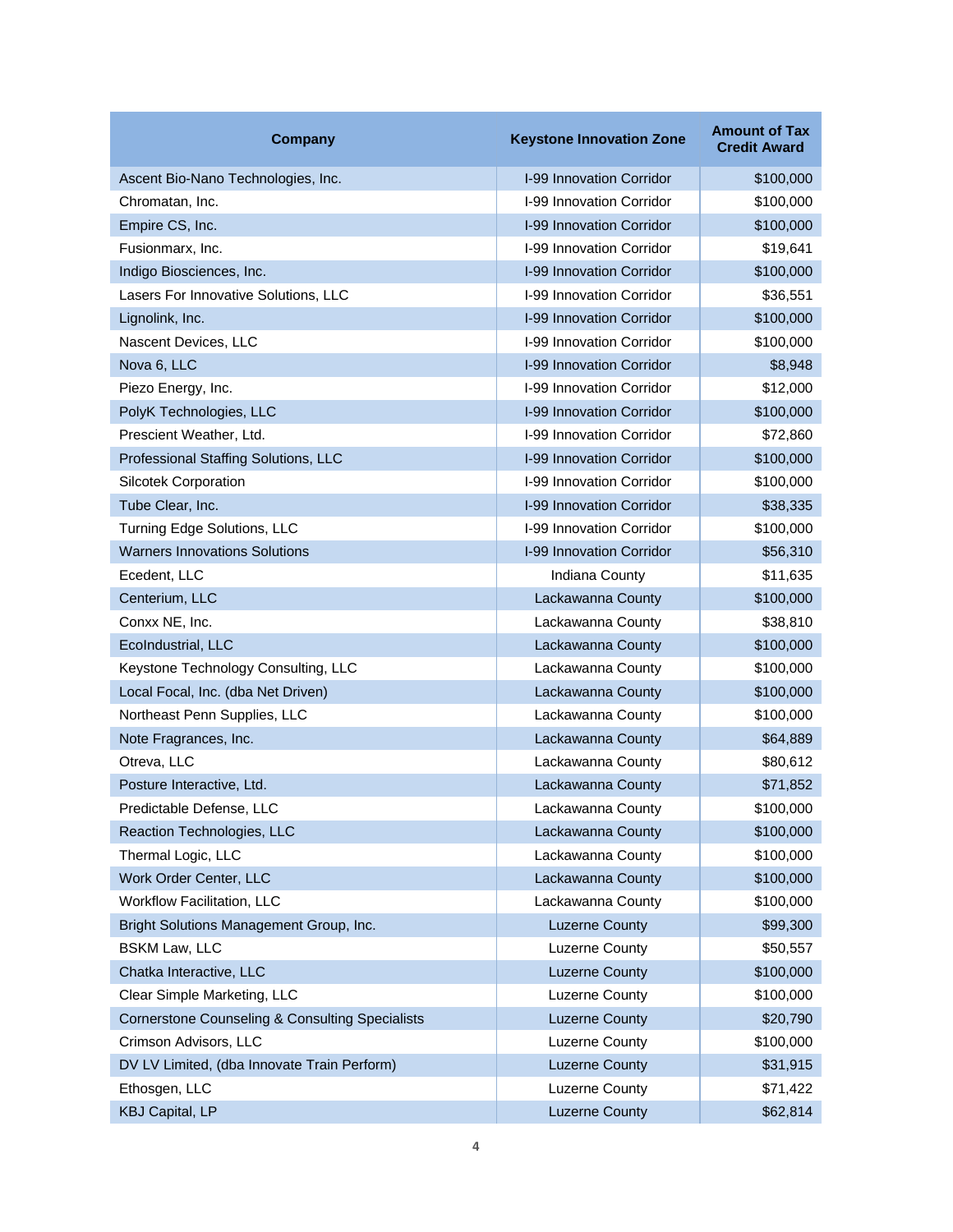| <b>Company</b>                          | <b>Keystone Innovation Zone</b> | <b>Amount of Tax</b><br><b>Credit Award</b> |
|-----------------------------------------|---------------------------------|---------------------------------------------|
| <b>KBJ Enterprises, LLC</b>             | <b>Luzerne County</b>           | \$100,000                                   |
| Keystone Energy Solar Services, LLC     | <b>Luzerne County</b>           | \$33,244                                    |
| Live Mercury, Inc.                      | Luzerne County                  | \$61,003                                    |
| Maydeer Tech, LLC                       | <b>Luzerne County</b>           | \$68,178                                    |
| <b>MoxieGreen</b>                       | <b>Luzerne County</b>           | \$64,371                                    |
| On Track Enterprises, Inc.              | <b>Luzerne County</b>           | \$14,966                                    |
| Public Charters, Inc.                   | <b>Luzerne County</b>           | \$100,000                                   |
| Vitrius Technologies, LLC               | <b>Luzerne County</b>           | \$85,096                                    |
| WordTree Technology, LLC                | <b>Luzerne County</b>           | \$46,707                                    |
| WSPC Communications, Inc.               | <b>Luzerne County</b>           | \$78,600                                    |
| Gibraltar IT, LLC                       | Navy Yard                       | \$100,000                                   |
| Industrial Metals Manufacturing, LLC    | Navy Yard                       | \$100,000                                   |
| Luxtech, LLC                            | Navy Yard                       | \$100,000                                   |
| RevZilla Motorsports, LLC               | Navy Yard                       | \$100,000                                   |
| Rhoads Marine Industries, Inc.          | Navy Yard                       | \$100,000                                   |
| ZSX Medical, LLC                        | Navy Yard                       | \$64,875                                    |
| Abella, Inc.                            | Northwest Lancaster City        | \$100,000                                   |
| <b>ECKey Corporation</b>                | Northwest Lancaster City        | \$13,434                                    |
| MIND Development & Design, LLC          | Northwest Lancaster City        | \$17,366                                    |
| Ernst Biomass, LLC                      | Northwest PA                    | \$100,000                                   |
| Wilson Engineering Services, PC         | Northwest PA                    | \$100,000                                   |
| ActivAided Orthotics, LLC               | Pittsburgh Central              | \$26,337                                    |
| American High Frequency Trading Company | Pittsburgh Central              | \$100,000                                   |
| Birdbrain Labs, LLC                     | Pittsburgh Central              | \$19,809                                    |
| Bit-X-Bit, LLC                          | Pittsburgh Central              | \$100,000                                   |
| Diamond Kinetics, Inc.                  | Pittsburgh Central              | \$5,014                                     |
| <b>ECAP Network, LLC</b>                | Pittsburgh Central              | \$41,365                                    |
| eDigitalDataCenter                      | <b>Pittsburgh Central</b>       | \$100,000                                   |
| eDocs Technologies, LLC                 | Pittsburgh Central              | \$100,000                                   |
| Embedded Energy Technology, LLC         | Pittsburgh Central              | \$79,979                                    |
| Environmental Monitoring Tech., Inc.    | Pittsburgh Central              | \$37,205                                    |
| Frontier Research, Ltd.                 | Pittsburgh Central              | \$55,446                                    |
| Hydro4GE, Inc.                          | Pittsburgh Central              | \$100,000                                   |
| Savage Visual Effects, LLC              | Pittsburgh Central              | \$100,000                                   |
| Shift Collaborative, LLC                | Pittsburgh Central              | \$42,288                                    |
| Showclix, Inc.                          | <b>Pittsburgh Central</b>       | \$100,000                                   |
| Social Media Information, LLC           | Pittsburgh Central              | \$54,207                                    |
| Special Pathogens Laboratory, LLC       | Pittsburgh Central              | \$19,304                                    |
| SPL Consulting, LLC                     | Pittsburgh Central              | \$100,000                                   |
| TurnKey Taxes, Inc.                     | Pittsburgh Central              | \$32,235                                    |
| American Systems & Installation, Inc.   | Pocono Mountain                 | \$54,861                                    |
| 5                                       |                                 |                                             |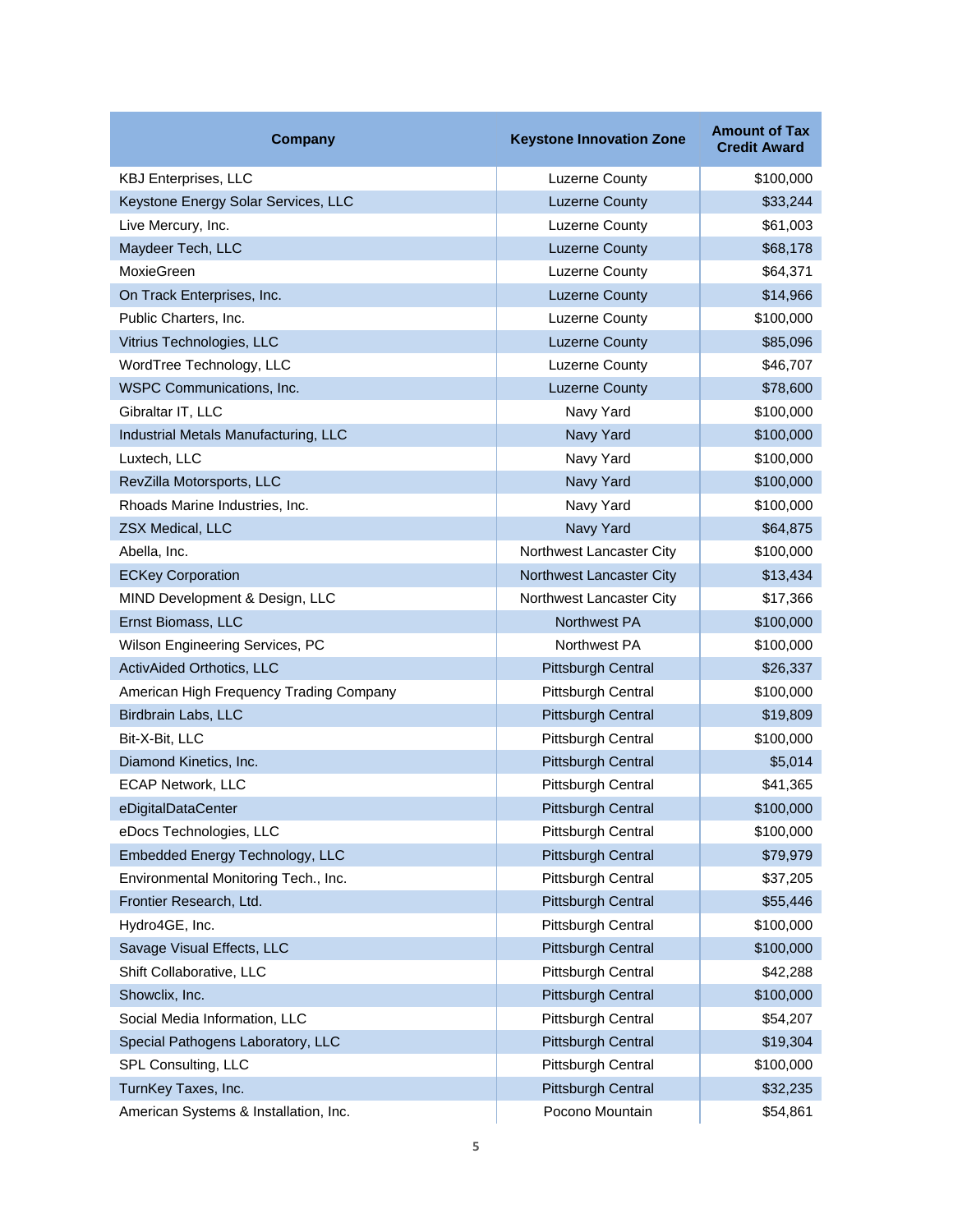| Company                                                          | <b>Keystone Innovation Zone</b> | <b>Amount of Tax</b><br><b>Credit Award</b> |
|------------------------------------------------------------------|---------------------------------|---------------------------------------------|
| Marathon Studios, Inc.                                           | Pocono Mountain                 | \$62,480                                    |
| Stellar Technology Solutions, LLC.                               | Pocono Mountain                 | \$100,000                                   |
| SuccessTSM, LLC                                                  | Pocono Mountain                 | \$23,262                                    |
| TickChek, LLC                                                    | Pocono Mountain                 | \$12,859                                    |
| Vacuum Works, LLC                                                | Pocono Mountain                 | \$71,313                                    |
| DynAccess, Ltd.                                                  | Southside Bethlehem             | \$25,830                                    |
| Hager Biosciences, LLC                                           | Southside Bethlehem             | \$100,000                                   |
| HB Custom Media, Inc.                                            | Southside Bethlehem             | \$49,668                                    |
| InnovForm Therapeutics, LLC                                      | Southside Bethlehem             | \$44,509                                    |
| Map Decisions, LLC                                               | Southside Bethlehem             | \$39,191                                    |
| Pivitec, LLC                                                     | Southside Bethlehem             | \$43,818                                    |
| VIIHealth, Inc.                                                  | Southside Bethlehem             | \$100,000                                   |
| Hydrospray Wash Systems, Inc.                                    | <b>Tri County</b>               | \$100,000                                   |
| A View from My Seat, LLC                                         | University City                 | \$26,221                                    |
| American Measurement and Quantitative Methods, Inc.              | <b>University City</b>          | \$100,000                                   |
| ApprenNet, LLC                                                   | University City                 | \$94,587                                    |
| Chatterblast Media, LLC                                          | <b>University City</b>          | \$70,163                                    |
| Curalate, Inc.                                                   | University City                 | \$100,000                                   |
| <b>Cure Consulting, LLC</b>                                      | <b>University City</b>          | \$100,000                                   |
| CytoVas, LLC                                                     | University City                 | \$100,000                                   |
| Discount Drug Network, LLC                                       | <b>University City</b>          | \$100,000                                   |
| <b>Enterprise Cloudworks Corporation</b>                         | University City                 | \$100,000                                   |
| <b>Global Technology Enterprise</b>                              | <b>University City</b>          | \$100,000                                   |
| <b>Guiding Technologies Corp</b>                                 | <b>University City</b>          | \$35,000                                    |
| Invisible Sentinel, Inc.                                         | <b>University City</b>          | \$100,000                                   |
| Lenima Field Diagnostics, LLC                                    | University City                 | \$33,641                                    |
| Optofluidics, Inc.                                               | <b>University City</b>          | \$100,000                                   |
| Peoplelinx, Inc.                                                 | University City                 | \$100,000                                   |
| Promptworks, LLC                                                 | <b>University City</b>          | \$100,000                                   |
| RJMetrics, Inc.                                                  | <b>University City</b>          | \$100,000                                   |
| Sidecar Interactive, Inc.                                        | <b>University City</b>          | \$100,000                                   |
| Torchlight Technology Group, LLC                                 | <b>University City</b>          | \$100,000                                   |
| Velano Vascular, Inc.                                            | <b>University City</b>          | \$8,385                                     |
| Zivtech, LLC                                                     | <b>University City</b>          | \$100,000                                   |
| Langs Chocolates, LLC                                            | Williamsport/Lycoming           | \$32,509                                    |
| TLC North, LLC                                                   | Williamsport/Lycoming           | \$100,000                                   |
| <b>Coupling Corporation of America</b>                           | <b>York County</b>              | \$100,000                                   |
| Total = 239 Approved Applications for KIZ Tax Credits<br>in 2015 |                                 | \$17,976,713                                |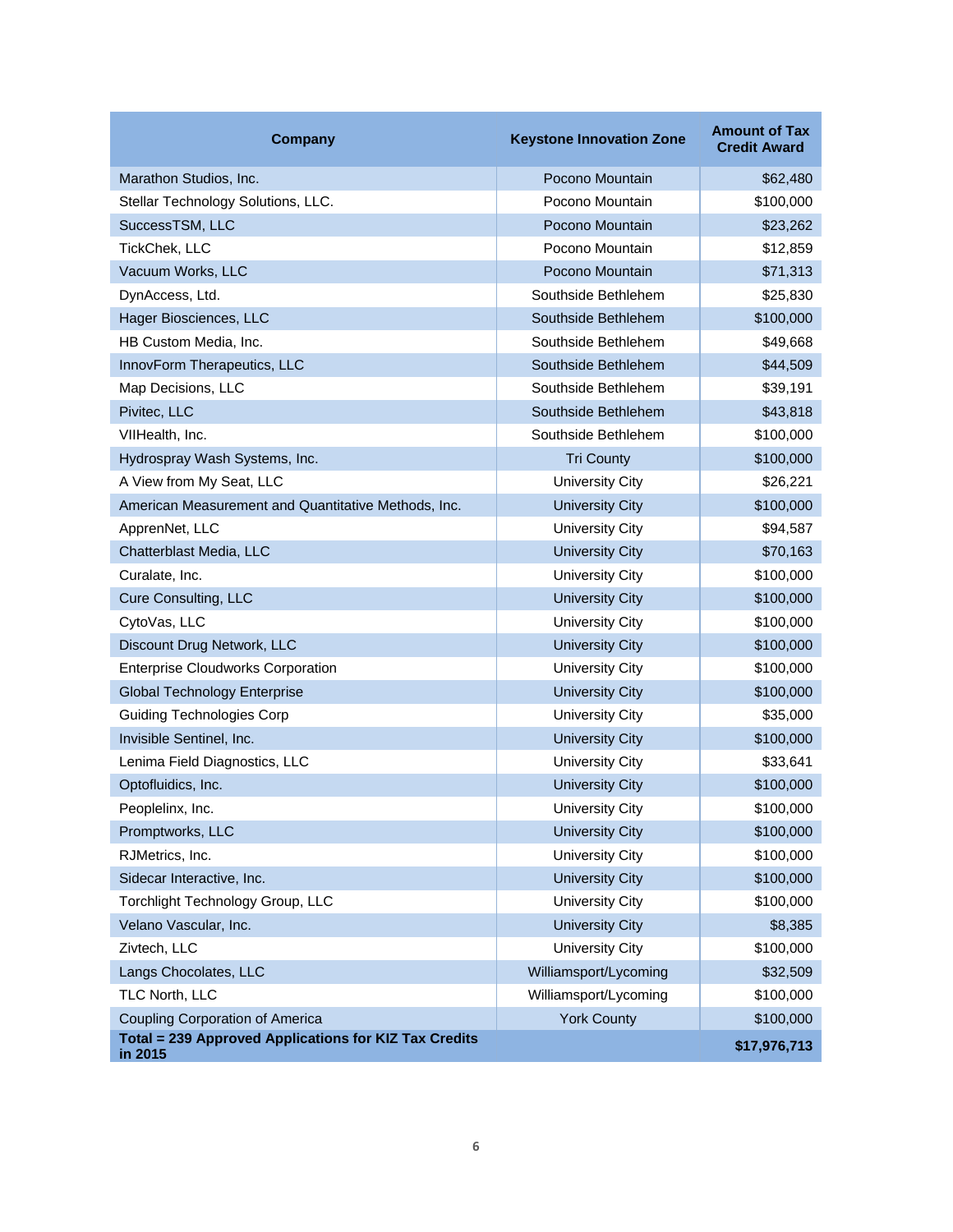Appendix B *Entities that Acquired KIZ Tax Credits in 2015*

| <b>Buyer</b>                                | <b>Amount of Tax Credit</b><br>Sold/Assigned | <b>Applications</b><br><b>Approved</b> |
|---------------------------------------------|----------------------------------------------|----------------------------------------|
| <b>Aaron LW Fang</b>                        | \$3,442.00                                   | 1                                      |
| Adam S. Warren                              | \$3,781.00                                   | 1                                      |
| Adrian CW Fang                              | \$3,443.00                                   | 1                                      |
| Apple, Inc.                                 | \$200,000.00                                 | $\overline{2}$                         |
| Armstrong Telecommunications, Inc.          | \$20,000.00                                  | 1                                      |
| Armstrong Telephone Company PA, Inc.        | \$8,091.00                                   | 1                                      |
| Armstrong Utilities, Inc.                   | \$521,324.00                                 | 8                                      |
| Bird's Eye Food, Inc.                       | \$581,924.00                                 | $\overline{7}$                         |
| Carl W. Hintz, Jr.                          | \$15,014.00                                  | 1                                      |
| Cecile M. Thibaud                           | \$3,406.00                                   | 1                                      |
| <b>Chad McComsey</b>                        | \$1,757.00                                   | 1                                      |
| <b>Chuck Peters</b>                         | \$2,050.00                                   | 1                                      |
| David Tressler, Sr.                         | \$3,786.00                                   | 1                                      |
| David Zimmerman                             | \$1,592.00                                   | 1                                      |
| Duquesne Light Company                      | \$2,532,077.00                               | 29                                     |
| Earl Hennenhoefer                           | \$6,650.00                                   | 1                                      |
| <b>Eric Tallman</b>                         | \$947.00                                     | 1                                      |
| <b>Estate of William Scranton</b>           | \$1,893.00                                   | 1                                      |
| <b>First Commonwealth Bank</b>              | \$1,655,054.00                               | 27                                     |
| <b>First National Community Bank</b>        | \$397,053.00                                 | 4                                      |
| Fulton Bank, NA                             | \$156,053.00                                 | 2                                      |
| Geoffrey Speicher                           | \$5,500.00                                   | 1                                      |
| Gustine BV, Inc.                            | \$14,519.00                                  | 1                                      |
| Gustine Investments, Inc.                   | \$20,000.00                                  | 1                                      |
| Gustine Washington, Inc.                    | \$19,793.00                                  | 1                                      |
| Hartford Casualty Insurance Company         | \$366,500.00                                 | 4                                      |
| <b>Hartford Sentinel Insurance Company</b>  | \$367,362.00                                 | 5                                      |
| Ivelisse Alemany                            | \$15,627.00                                  | 1                                      |
| John Munley                                 | \$1,515.00                                   | 1                                      |
| Jonathan Jones                              | \$2,854.00                                   | 1                                      |
| Karen Rzepecki                              | \$2,141.00                                   | 1                                      |
| Kimberly Wylam                              | \$852.00                                     | 1                                      |
| L. Peter Frieder, Jr.                       | \$1,893.00                                   | 1                                      |
| Lance Bachmann                              | \$23,348.00                                  | 1                                      |
| Lebanon Tool Company, Inc.                  | \$5,400.00                                   | 1                                      |
| Mark Kraenbring                             | \$2,287.00                                   | 1                                      |
| Massachusetts Mutual Life Insurance Company | \$785,434.00                                 | 12                                     |
| <b>Matthew Burows</b>                       | \$8,282.00                                   | 1                                      |